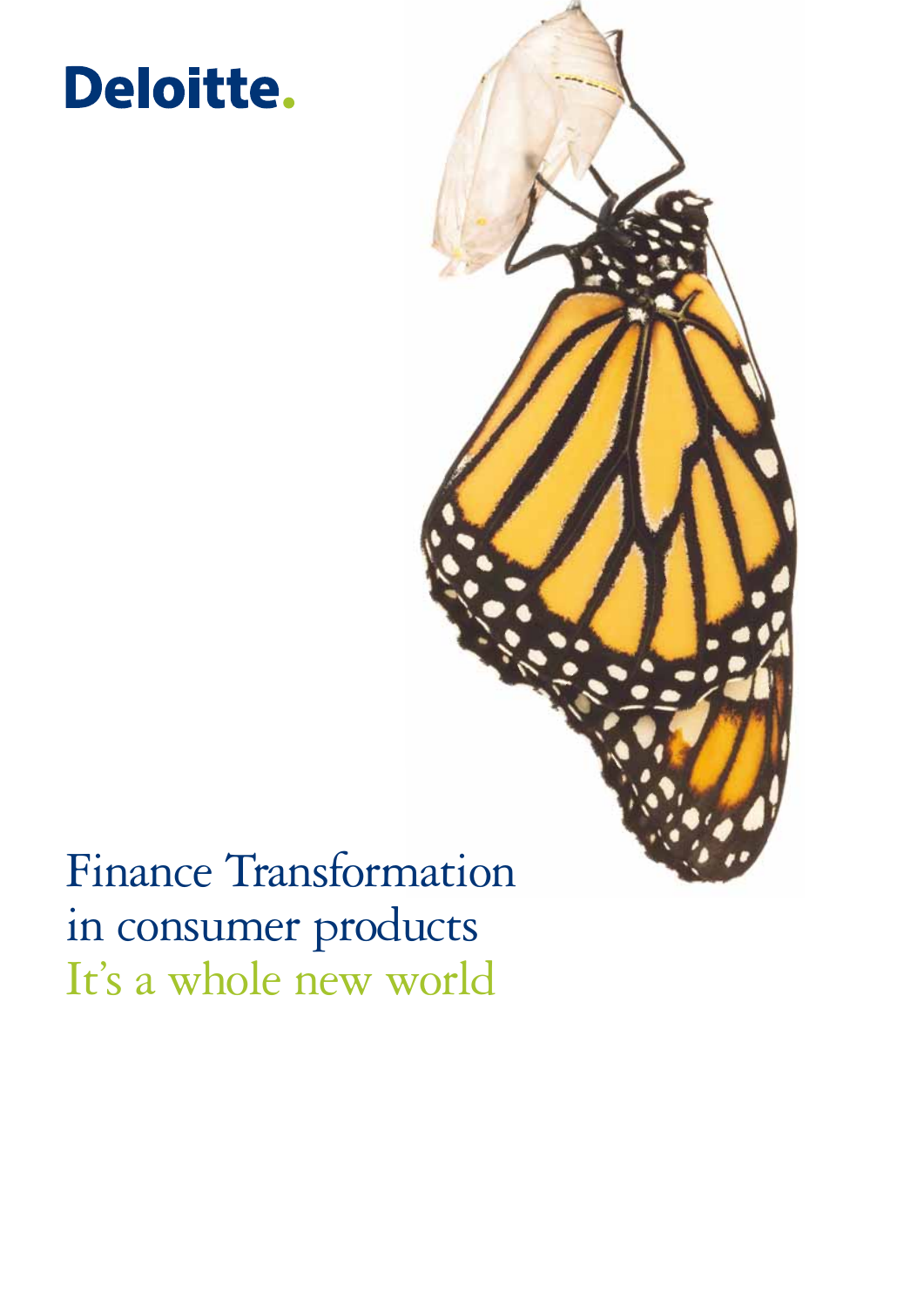### Introduction

A number of converging trends are creating unprecedented challenges for companies in the Consumer Products. Each one of these trends is in itself significant; the fact that they are increasingly interrelated makes the challenges for executives even more complex, requiring tighter integration between Finance and the commercial teams. They include:

- Dramatic growth in emerging markets; slowing growth in developed ones.
- Focus on cost cutting, liquidity, international growth, and diversification.
- Cost-conscious consumers who are more mobile and empowered by technology.
- Sharper focus on the responsible sourcing of materials, commodity cost volatility, and sustainability.
- Continuing consolidation across sectors and geographies.
- Increased regulatory and tax pressures having a growing impact on business strategy.
- Ongoing economic pressures underscore the need for an optimized global finance model.

Deloitte developed its Global Center of Excellence program to help executives in the consumer industries address these and other critical challenges. The program focuses the deep knowledge and experience of practitioners at Deloitte member firms around the world on specific priority issues and solutions to help executives guide their companies. The intention in each case is to provide executives with our industry-specific perspective and provide practical guidance that has commercial impact.

This point of view on Global Finance Transformation in Consumer Products addresses five key drivers for Finance Transformation and examines the shifting role of finance in the industry from "support function" to business partner. I hope you find it useful and that you will also benefit from our upcoming reports on sustainability, pricing, M&A, regulation and additional topics as they become available.

I welcome your ideas and input on this and other topics that you feel are important for your business, and encourage you to contact me or the leaders listed on the back of this report.

#### Leon Pieters Consumer Business Propositions Leader Deloitte Consulting, Netherlands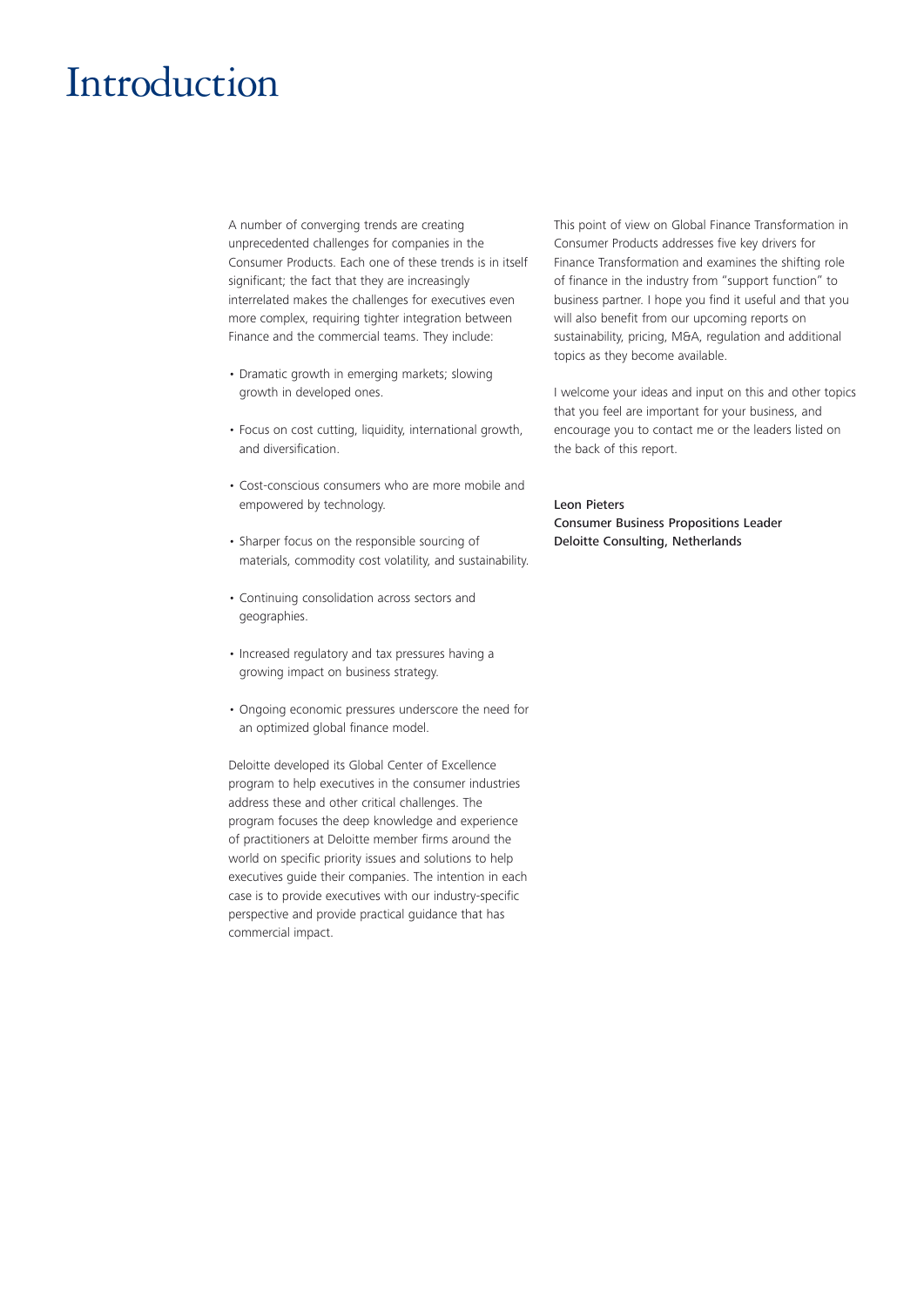## The new world of Finance Transformation in consumer products

#### **The changing role of finance**

Finance leaders play a transformational role in helping the business overcome the growing challenges in the consumer products (CP) industry. Over the last decade, Finance's role has transformed – it's much more important, more complex, and certainly more demanding. Adapting to strategic shifts in the market, facing off to the changing regulatory environment, driving changes to the company's business model, and striving to maintain efficiencies in their Finance organization are just some of the catalysts that have forced Finance leaders to adapt to an ever-expanding scope of responsibilities.

#### **Four faces of the CFO**



**Percentage of total time spent by CFOs on the four roles**



Source: North American CFO Survey, second quarter 2010, Deloitte Development LLC

In the aftermath of economic turmoil, CFOs are spending a large proportion of their time as stewards within their organizations, focused on preserving the value of their companies. As the chart below shows, this role consumes nearly 35% of their time, while the other three roles consume roughly 20% each. Looking ahead, CFOs would prefer to spend a total of just 40% of their time in steward and operator roles and split the remaining 60% equally between their catalyst and strategist roles.

Finance leaders who don't quickly evolve in their role might find themselves less relevant, less effective, and significantly less influential to their business and business partners.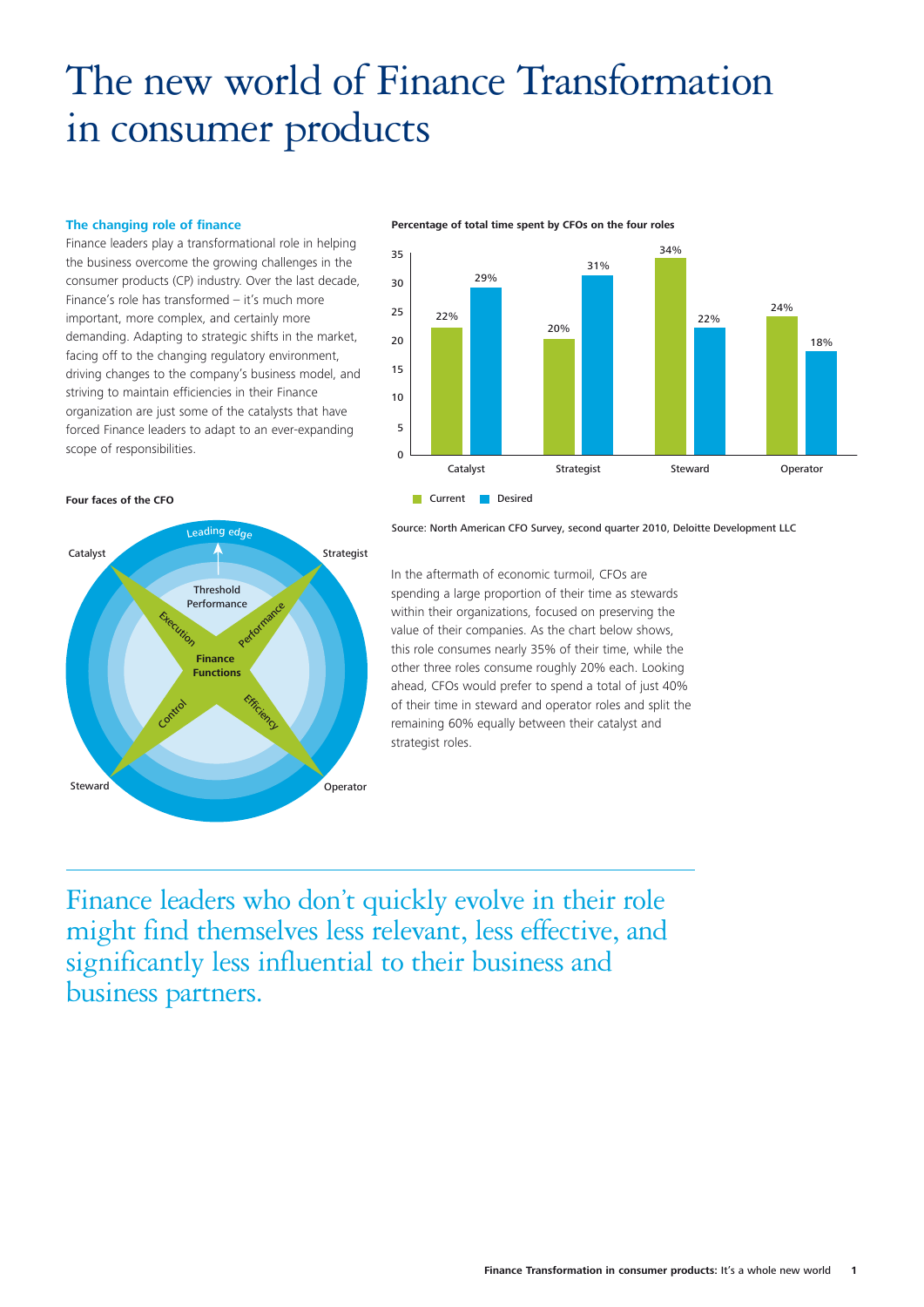#### **The importance of Finance Transformation to global consumer products companies**

Challenges faced by the global CP industry would be difficult to overstate. In addition to the long-existing pressures of intense competition, rising commodity costs and shifting market growth prospects, the industry is experiencing customers and consumers who are more resistant to absorbing price increases and more concerned about product safety notices. In this kind of environment, quick responsiveness based on accurate facts and forecasts is often the basis for a company's ability to avoid unwarranted costs and undesired publicity.

Today's CFOs and finance organizations must execute on a much broader range of responsibilities – including those related to finance function effectiveness, information quality and consistency, finance talent management, internal controls and corporate governance, business performance management, and others – than existed in their traditional role as stewards of the business.

The Finance Transformation services provided by Deloitte member firms help CFOs and finance organizations assess their finance strategy and vision, and design and implement change to their finance organization, processes and systems to improve the overall value of finance. With our deep insight to the issues facing global CP companies and the leading practices described below, Deloitte helps CFOs fulfill the evolving, expanded and increasingly complex roles we refer to as the Four Faces of Finance: Steward, Operator, Strategist and Catalyst.

Over the last decade, Finance's role has transformed – it's much more important, more complex, and certainly more demanding.

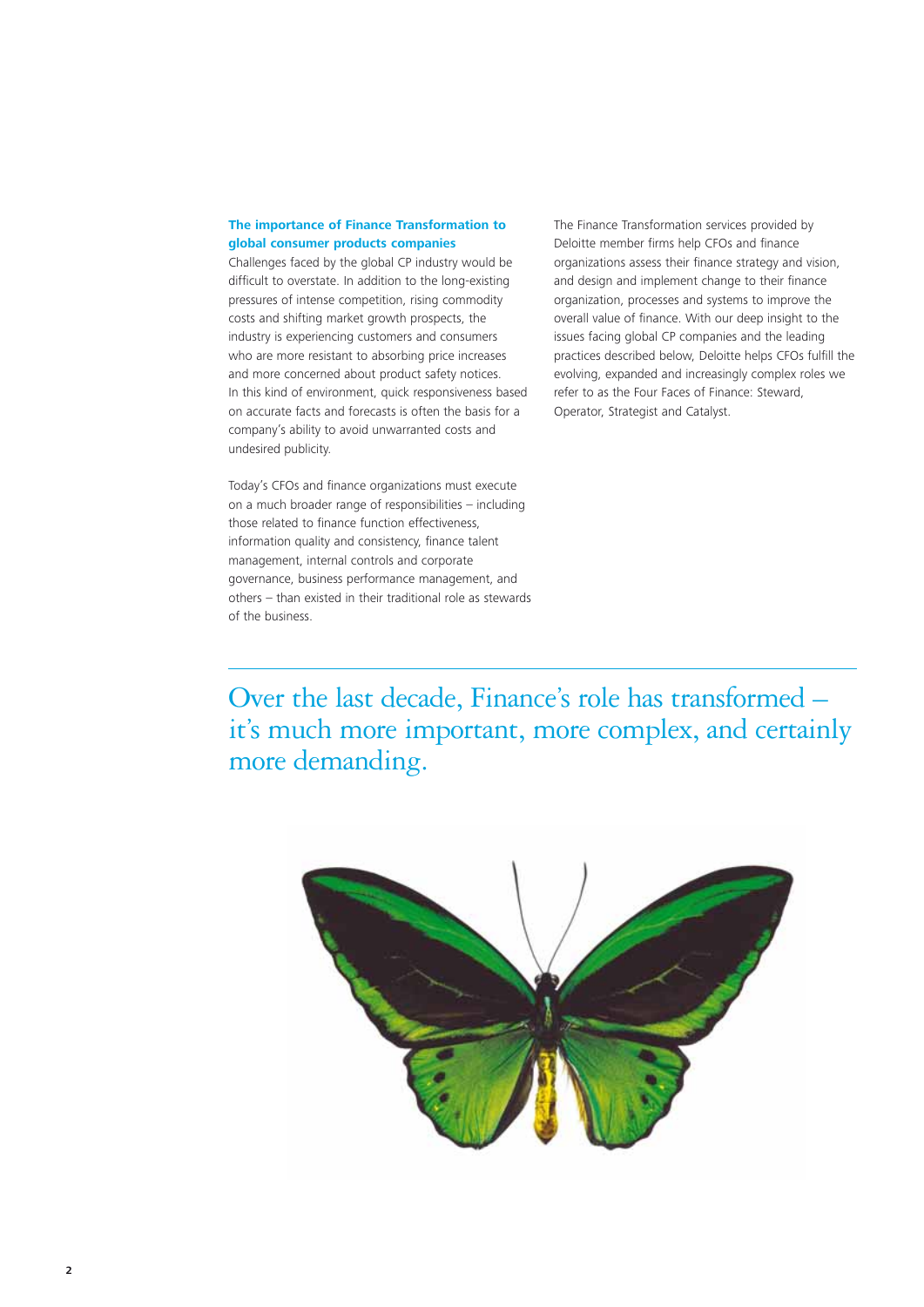#### **Five factors driving the need for a finance transformation program**

As an advisor to CP CFOs and as a leader of global Finance Transformation initiatives, Deloitte is all too aware of the expectations and challenges facing Chief Financial Officers. In addition to the typical finance function requirements related to delivering reliable financial information at an optimal cost, we have identified five key business issues addressed through Finance Transformation:

#### **1. Going global: the Finance operating model**

CP companies struggle with defining an optimized global operating model, one that effectively manages the trade-off between customer service and cost. **Leading practices**

- Developing a common global Finance operating model that optimizes where Finance work gets done:
- Considers all of the services Finance delivers (not only transactional services) with a standardized approach across geographies which is scalable to support global growth.
- Uses a high-quality mix of services factoring in cost, location, in-house staffing, and outsourcing.
- Expands the use of shared services and Centres of Excellence that drive efficiency without sacrificing quality or control.

#### **2. How Finance earns its stripes: driving profitable growth**

CP companies struggle with measuring the key drivers of their business, relying too often on lagging indicators and on manual activities to collect financial and operating results from disparate systems.

#### **Leading practices**

- Driving global, consistent performance measures to many levels of the organization and integrating into the elements of the performance management process.
- Defining information needs based on the decisions that need to be made rather than by the reports that are expected to be delivered.
- Incorporating strategic planning, budgeting, variance analysis, forecasting and management reporting as part of an integrated process versus independent financial cycles.

#### **3. Growing retailer power: collaboration and rationalization to achieve more with less**

CP companies struggle with gathering, analyzing and modelling reliable profitability information.

#### **Leading practices**

- Developing profitability modelling capabilities to better assess product viability and customer margin contributions and putting these tools in the hands of the business.
- Maintaining and periodically refreshing critical benchmarks on the competitive peer group, including product market share against private label competitors.
- Identifying actionable metrics for product portfolio management and continuously monitoring results of actions taken.

#### **4. Marketing and trade promotion effectiveness: think about the return on every dollar**

CP companies struggle with measuring the effectiveness of marketing and promotional activities (e.g., understanding the link between promotional activity and sales, incremental and cannibalization).

#### **Leading practices**

- Collaborating with the chief marketing officer to measure the efficiency and effectiveness of marketing spend through ROI modelling and post-promotion analysis.
- Segregate marketing cost pools for analysis and build granularity in data capture.
- Develop dynamic driver-based analytics using real-time point of sales and other source data to simulate financial impact and the relationship between raising or lowering promotion to price, revenue, and volume.

#### **5. Finance talent management: it's not an on/off switch**

CP companies struggle not only with attracting, developing, and retaining the talent but also with defining and agreeing on what 'talent' means for the Finance function.

#### **Leading practices**

- **•** Identifying critical workforce segments required for the Finance function to succeed and programs targeted to develop, deploy and connect with this talent.
- **•** Recognizing and embracing the generational differences among Finance talent and having programs that target each segment of this audience.
- **•** Identifying top performers and moving Finance personnel within the business so they can create more value and grow.
- **•** Adopting a retention strategy clearly defined to meet business demands and match employee goals.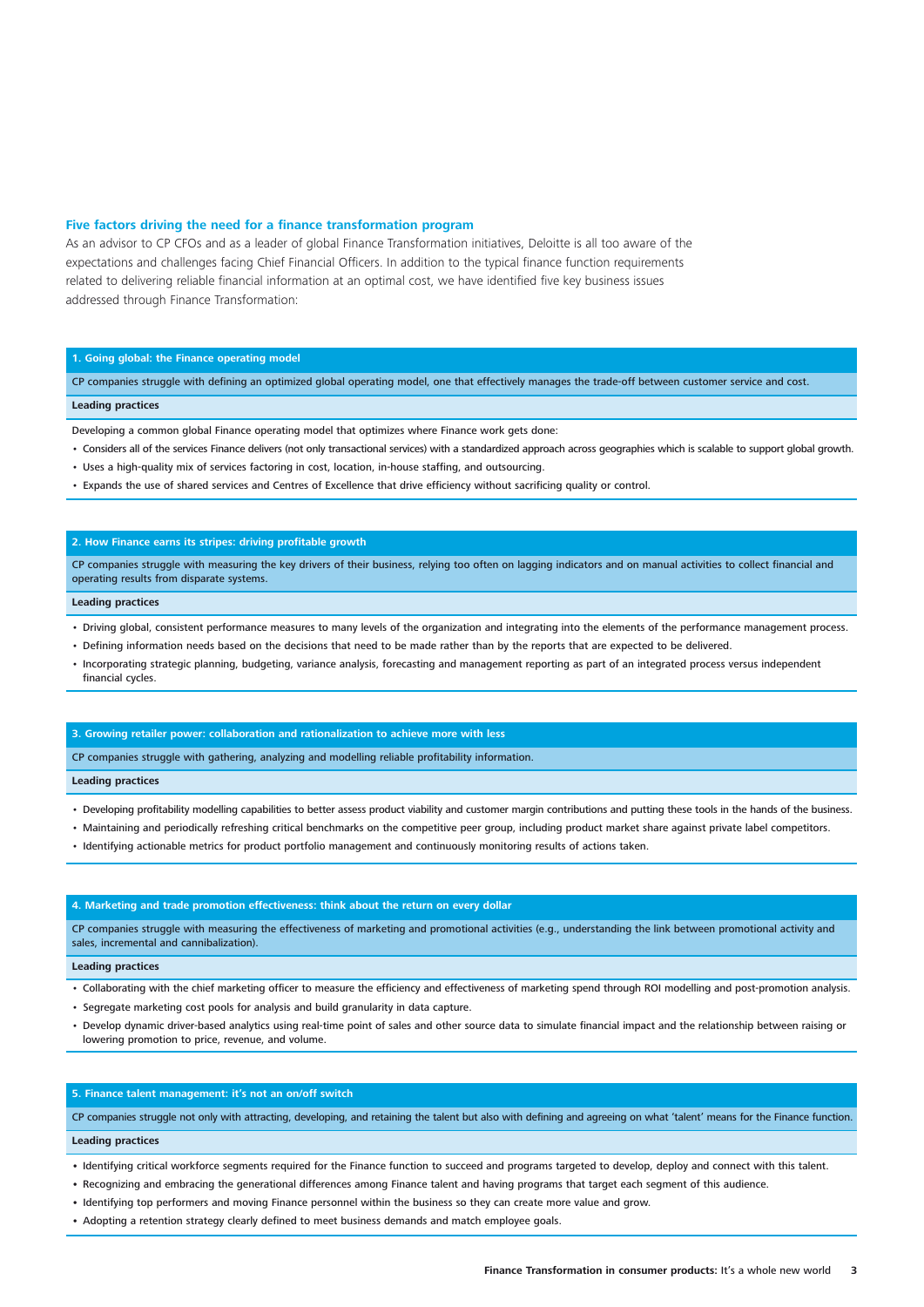#### **Finance Transformation case studies**

As a leader in FT in the consumer products industry, Deloitte has organized and led many global FT initiatives. These programs often consist of both strategic and tactical elements driving functional cost reductions while freeing up time for finance professionals to deliver more insights to its business partners. The solutions implemented for our clients address a combination of process, technology and organizational changes that lead to tangible value. Below are illustrations of two consumer products companies that have embarked on the FT journey.

A global food company  $-$  This company was in the midst of a Global Finance Transformation focused on simplifying, standardizing and harmonizing routine transactions and planning processes. Their objectives were to reduce total finance costs while reallocating investments into providing value-added insights to business leaders. Finance Transformation efforts underway cover five areas: FP&A, Transaction Processes, Audit, Tax and Treasury. Deloitte helped them address the design of standard, global Finance Transaction processes, including the month-end close process, statutory reporting, intercompany accounting, fixed assets and VAT. The project also included an assessment of how to better leverage financial systems to support the global process design, as well as the design and execution of change management considerations to support the transformation.

The company targeted specific Finance cost reductions by eliminating, simplifying and automating process activities; reduced system cost by optimizing SAP functionalities and migrating more finance work to existing shared services organizations. Significant qualitative benefits are being monitored including:

- Global, standard processes based on leading practices
- Further leverage of Financial systems investment
- Use of process metrics to sustain performance improvements
- Efficiencies gained through increasing levels of Audit centralization
- Reliable and timely financial information through one close submission

A global beverage company – Deloitte supported a Global Finance Transformation initiative to help achieve efficiencies in the following areas:

- Finance Operating Model each business unit performed many Finance functions, leaving little time to perform activities that directly drove growth; processes also lacked standardization.
- Close/Consolidate/Report (CCR) processes lacked accountability; overly complex reporting structures inhibited analysis and reporting; technologies enabling consolidated results did not provide data transparency.
- Planning, Budgeting and Forecasting and Management Reporting – performance management processes lacked standardization, clear targets, and transparency; high-touch, high-cost planning processes were time consuming and not focused on key drivers to win in the market.

Deloitte helped redesign the Finance operating model and establish Regional Finance Centers, simplify and streamline CCR processes and tools, connect strategic planning, budgeting, reporting and reward processes to drive accelerated business performance and standardize management reports across the enterprise. The FT program will deliver a direct P&L impact by 2012 and a substantial portion of the company's overall goal of US\$500 million of savings. Also this initiative will improve the ability of Finance to support the 2020 Vision of doubling the size of the company.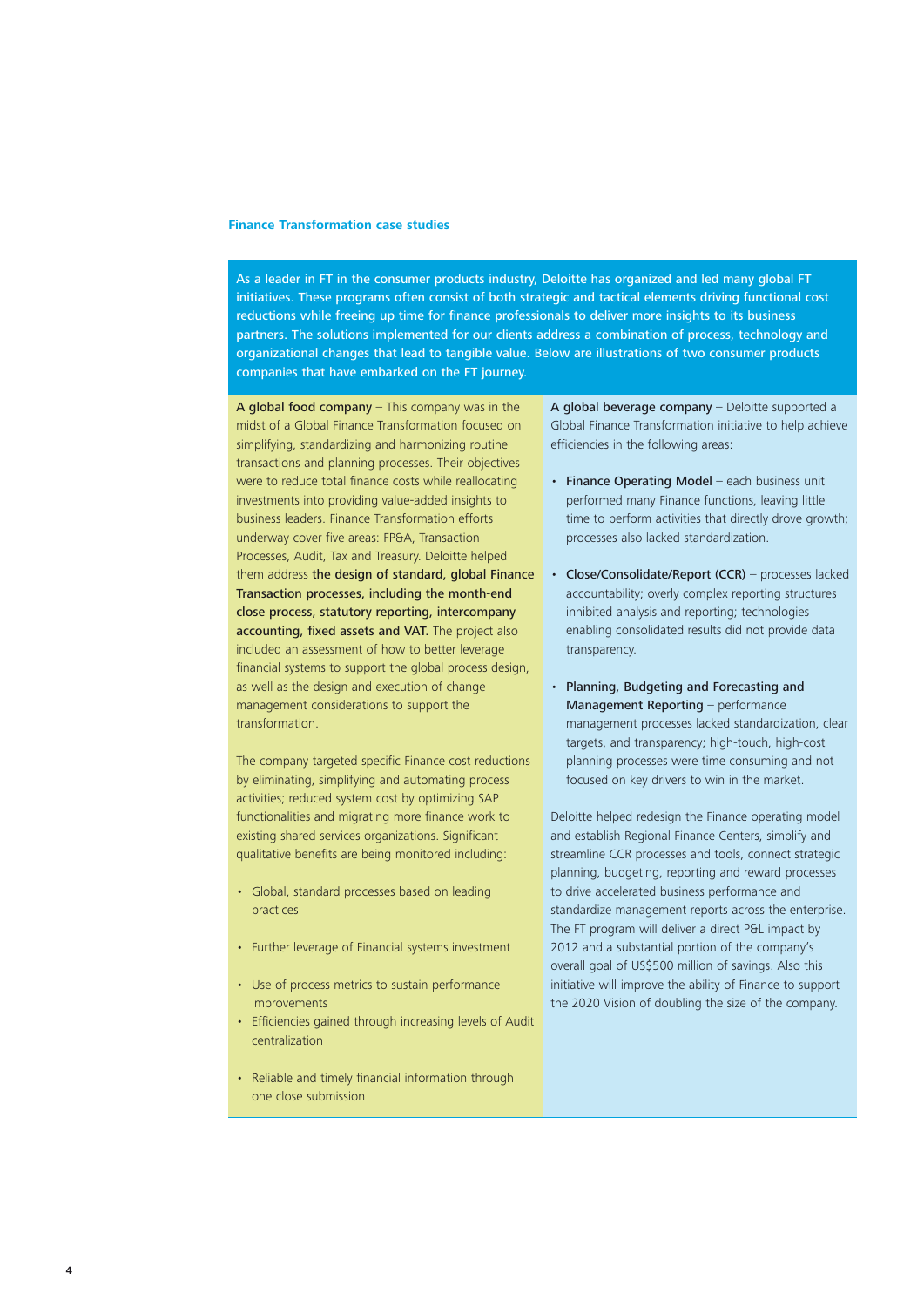#### **How do you get started?**

As a finance leader, here are a few key questions to consider:

- 1. Where are you focusing your time given the expanded responsibilities of the CFO and finance functions? How are finance resources allocated across the 4 faces framework?
- 2. How deeply is finance embedded in the business solving "heart of the business" issues?
- 3. How seamlessly are you providing accurate and meaningful financial and operating information as requested and routinely at period end?
- 4. What does finance need to change in order to support the needs and aspirations of the business? How do you know?

Deloitte leverages a proven approach that translates a strategic Finance vision into an actionable Finance Transformation roadmap. This approach:

- Sets a strategy for Finance Transformation aligned with the direction of the business and prioritizes capability-building investments in the function.
- Initiates a voice of the customer survey to understand how effective Finance is, while at the same time benchmarking Finance operations against a peer set.
- Conducts a rapid and objective assessment of Finance capabilities, which includes a comparison to Deloitte's maturity models.

Deloitte's FT framework assesses the current finance operating model, benchmarks its processes to the "best-in-class," and creates a pragmatic roadmap to attain the vision.

|                                       | Define vision & role of finance                                                                                       |                                                                                                 | <b>Assess performance &amp;</b><br>capabilities | <b>Define high level target</b><br>operating model                                      |                                                      |                                                                     | Develop roadmap                                         |
|---------------------------------------|-----------------------------------------------------------------------------------------------------------------------|-------------------------------------------------------------------------------------------------|-------------------------------------------------|-----------------------------------------------------------------------------------------|------------------------------------------------------|---------------------------------------------------------------------|---------------------------------------------------------|
| 1. Understand<br>strategic<br>context | 2. Perform<br>value analysis<br>4. Define<br>vision & role<br>of finance<br>3. Confirm<br>stakeholder<br>expectations | 5. Perform<br>External<br>Benchmarking<br>6. Assess<br>current<br>performance<br>& capabilities | 7. Set target<br>performance<br>levels          | 8. Confirm<br>design<br>$+$ principles &<br>develop TOM<br>components                   | 9. Define high<br>level target<br>operating<br>model | 10. Identify &<br>prioritise<br>$+$ change<br>initiatives           | 11. Develop<br>roadmap &<br>high level<br>business case |
| ctive<br>de                           | Align the vision for the finance function<br>with the enterprise strategy and the<br>stakeholder's expectations.      | Compare the actual situation<br>to leading concepts in finance<br>management.                   |                                                 | Define the future operating<br>model based on maturity levels<br>and "change appetite". |                                                      | Create FT business case and<br>plan for improvement<br>initiatives. |                                                         |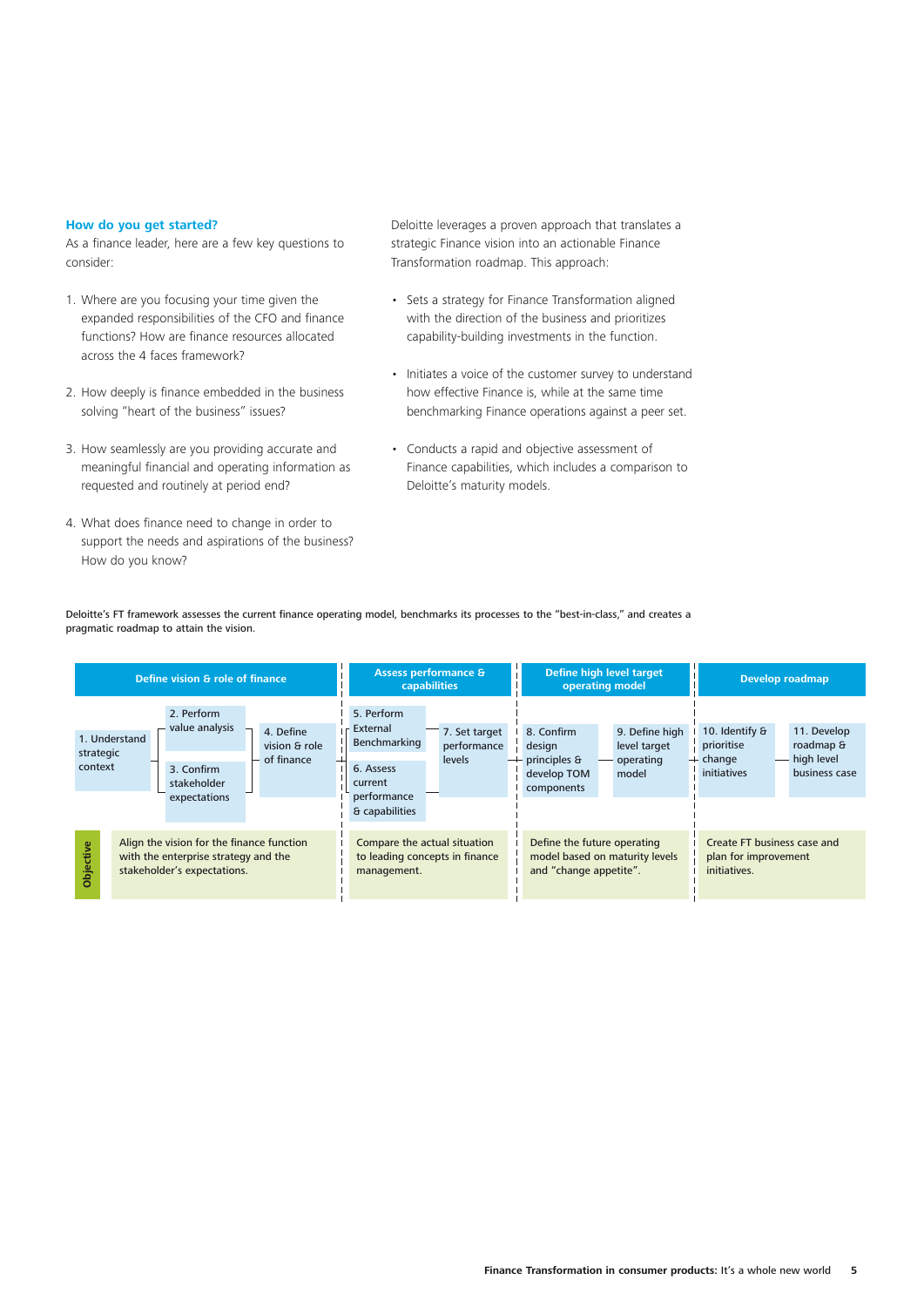### **Deloitte's Finance Transformation capabilities**

As a full-service professional services network and the recognized market leader, Deloitte is optimally positioned to empower Finance leaders to solve complex finance issues and deliver shareholder value.

#### The Deloitte Difference

| Reasons                                            | <b>Qualifications</b>                                                                                                                                                                                                                                                                                                                                                             |
|----------------------------------------------------|-----------------------------------------------------------------------------------------------------------------------------------------------------------------------------------------------------------------------------------------------------------------------------------------------------------------------------------------------------------------------------------|
| <b>Market</b><br><b>Leader</b>                     | • Deloitte is the market leader in Finance Transformation, as recognized by Kennedy Consulting Research.<br>• Over 65% of Fortune 500 companies have leveraged Deloitte's Finance Transformation services.<br>• Our Finance Transformation growth rate, practice size, market momentum and depth & breadth of<br>capabilities outperform our competitors.                         |
| <b>Breadth &amp;</b><br>Depth of<br><b>Service</b> | • Our comprehensive experience in Finance Transformation in Consumer Products provides us with a<br>unique position to deliver industry-leading solutions.<br>• We offer a strong multidisciplinary approach that spans Finance strategy & vision, organization,<br>process and technology.                                                                                       |
| <b>Experienced</b><br>professionals                | • Our professionals are hands-on and have served as trusted advisors to finance executives; many<br>have held finance roles in industry before joining Deloitte.<br>• Our professionals understand the interdependencies that exist between the corporate finance<br>function and individual business units, while also understanding today's complex regulatory issues.          |
| <b>Thought</b><br>Leadership                       | • Our commitment to our clients includes access to our timely, valuable thought leadership concerning<br>the issues faced by CFOs and Finance organizations.<br>• We actively share our experience with the Finance community through regional executive<br>roundtables, webinars, surveys, points of view and conferences to keep executives up-to-date on the<br>latest issues. |

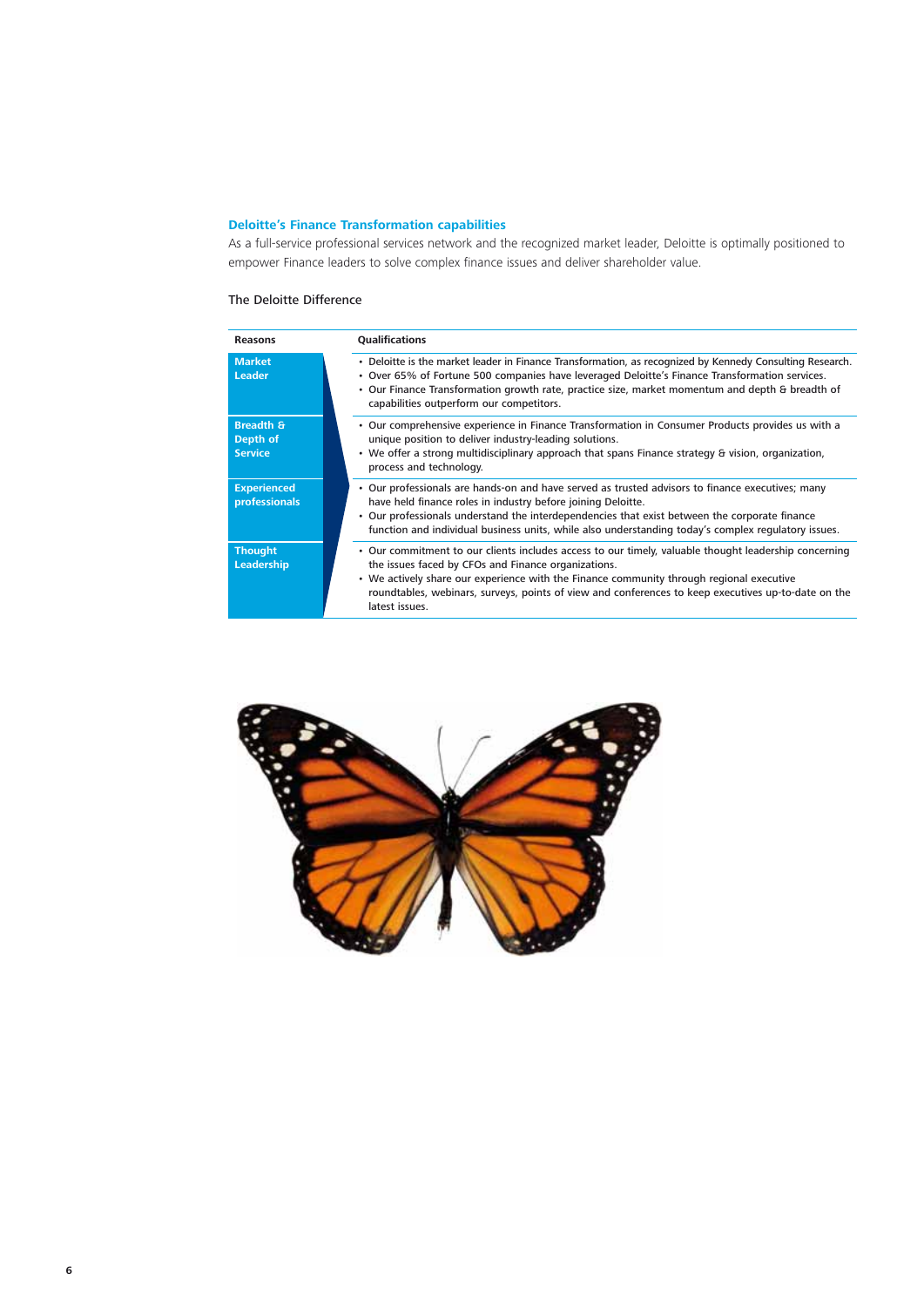#### **Deloitte's Finance Transformation offerings**

Deloitte's FT offerings include a comprehensive portfolio of services that help address the critical needs of today's organization across each of the key dimensions of Finance:



As trusted advisors to Finance executives, Deloitte supports their transformation programs by:

- Enabling Finance as a valued business partner.
- Defining a Finance strategy that aligns with business objectives and tracks growth.
- Improving business decision support and financial analytics.
- Driving an efficient and effective operating model and organization design.
- Identifying Finance Transformation initiatives that best support the business.
- **Executing** value-added finance operations improvement initiatives.

"Deloitte's vision is to be able to serve all the needs of the CFO and his or her organization, and it can draw from across its broad advisory and non-advisory offerings to meet those needs."

Source: Kennedy; Finance Management Consulting Marketplace 2009-2012; © BNA Subsidiaries, LLC; reproduced under license.

#### Representative tools and methodologies

Deloitte's tools and methodologies are essential in translating a strategic Finance vision to an actionable Finance Transformation roadmap. The experiences of Deloitte's FT professionals has been codified in our proprietary approach and set of tools for rapid Finance assessment and improvement.



Four-stage maturity models that outline performance characteristics along each Finance Value Driver and Enabler.

Finance Transformation Assessment Wheel – a framework for assessing Finance organization capabilities to help identify gaps and opportunities to improve the overall value of Finance.

A framework of the four distinct, but interrelated roles CFOs play in their organizations and how Finance adds value.

A proprietary approach and set of tools for rapid Finance assessment and improvement.

| $\sim$ |   |  |
|--------|---|--|
| ----   |   |  |
|        |   |  |
|        |   |  |
|        | ٠ |  |





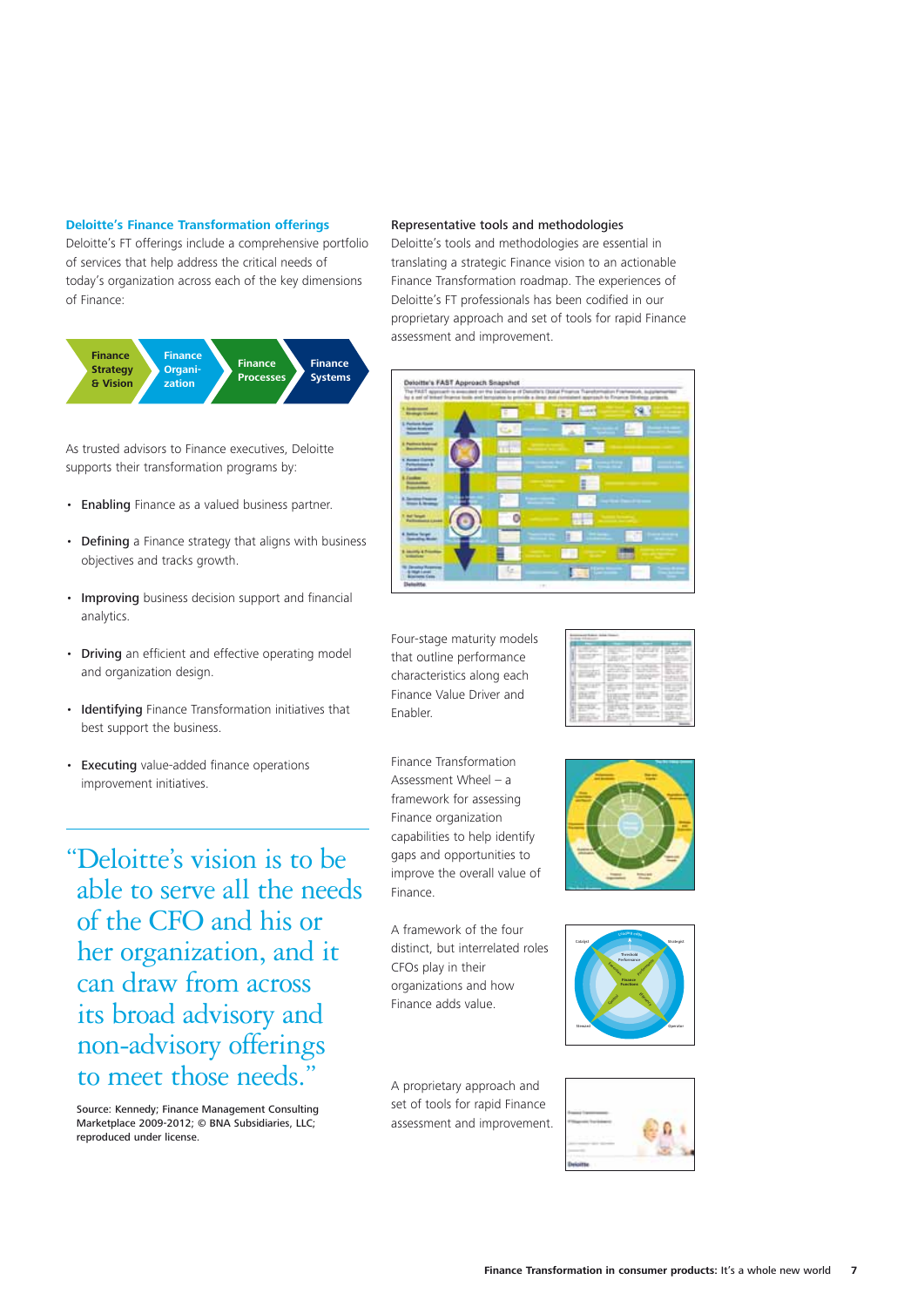#### **Deloitte's eminence and perspectives on Finance Transformation**

Deloitte has a dedicated team of professionals focused on research and eminence providing both practical and visionary solutions. In addition to the research effort, we gather and organize the knowledge and experience of our engagement teams who have worked with global companies on FT programs. In the spirit of knowledge sharing, Deloitte continues to develop provocative and relevant publications that address the issues that matter most to Finance executives. A very small sampling of our eminence includes the following:



**Deloitte** 





### With a strong network operating in more than

**The Deloitte global network**

30 countries throughout the Americas, Europe, and Asia Pacific, Deloitte's Consumer Products specialists combine deep industry experience and understanding of regional markets to help companies around the world succeed wherever they operate.

#### Deloitte member firms serve:

- 23 of the 29 consumer products companies companies in the Fortune Global 500®, including:
- All eight of the consumer products companies in the FTSE 100.
- Four of the world's five largest brewing companies.
- Three of the world's largest wine and spirits companies.

#### Our clients in the Consumer Products space include:

Anheuser-Busch Inbev Avon Products Inc. Carlsberg China Resources National Corporation Clorox Company The Coca-Cola Company Columbia Sportswear Co Danone FEMSA Grupo Bimbo Grupo Modelo Kraft L'Oréal Nestlé Procter & Gamble Company Wacoal International Corp